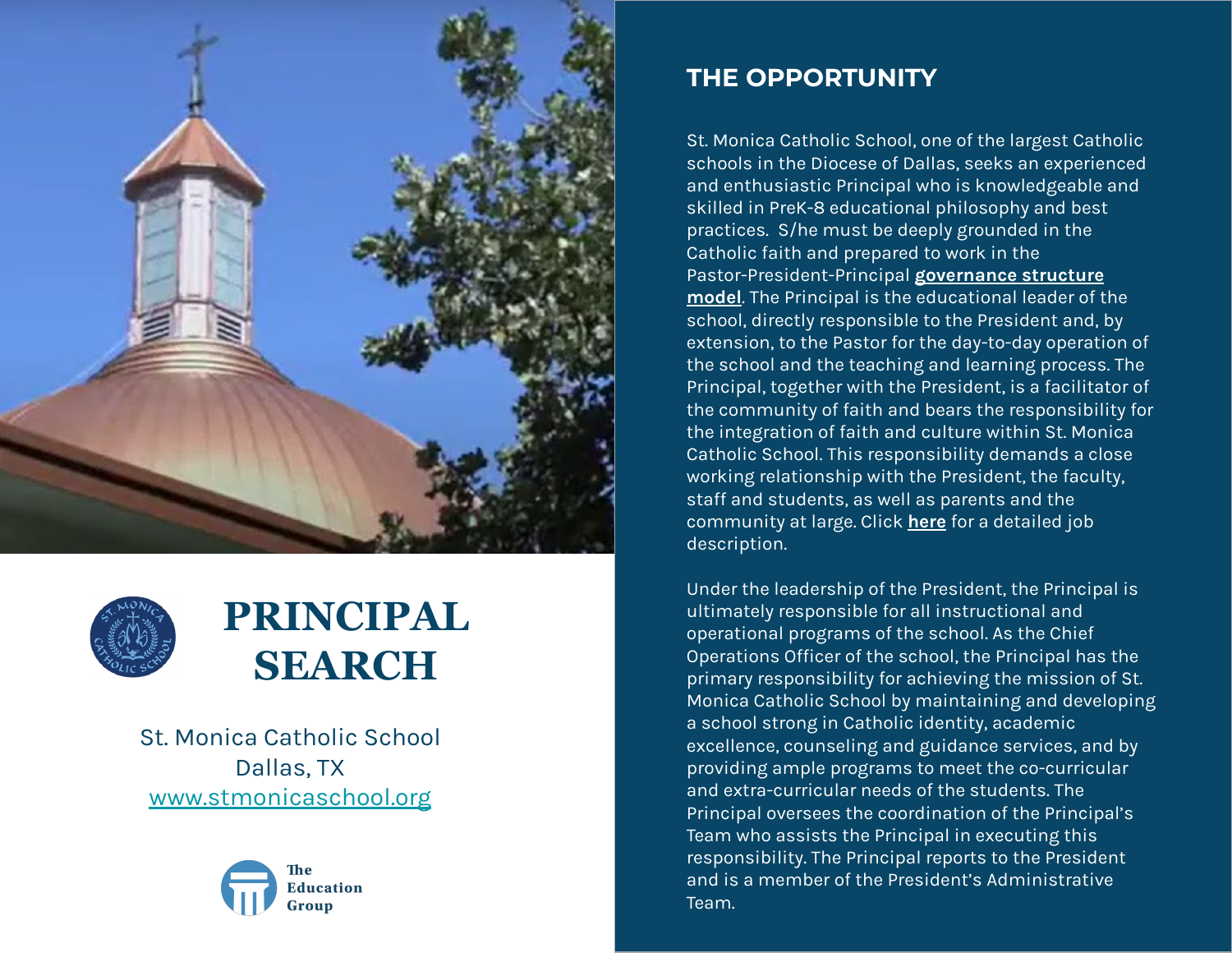

## **ST. MONICA CATHOLIC SCHOOL FAST FACTS**

St. Monica Catholic School is a Christ-centered, Catholic school serving children in a safe and nurturing environment. The school's goal is to educate its students in their Catholic faith, fully develop their academic potential, and nurture the whole person – physically, socially, and morally.



**Established:** 1954 **Grades:** Pre-K - Grade 8 **Student/Teacher Ratio:** 10:1 **Blue Ribbon School:** 2003 **Enrichment Offerings:** 35+ **June Cooper SMART CENTER:**  St. Monica Academic and Resource Training Center



**Total Enrollment:** 760+

**Boys:** 52% **Girls:** 48% **Catholic:** 92%

**Ethnicity:**  Hispanic/Latino : 29% Non-Hispanic Latino: 71%

# **FINANCE**

**Tuition:** Parishioner (one-child): \$8,600 Non-parishioner (one-child): \$13,000 **Financial Aid Awarded:** \$136,500



**Total number of teachers:** 64 (full and part-time)

**Catholic:** 81%

**Avg years of teaching experience:** 12

**Avg years teaching at St. Monica's:** 15

### **MEMBERSHIPS & ACCREDITATION**